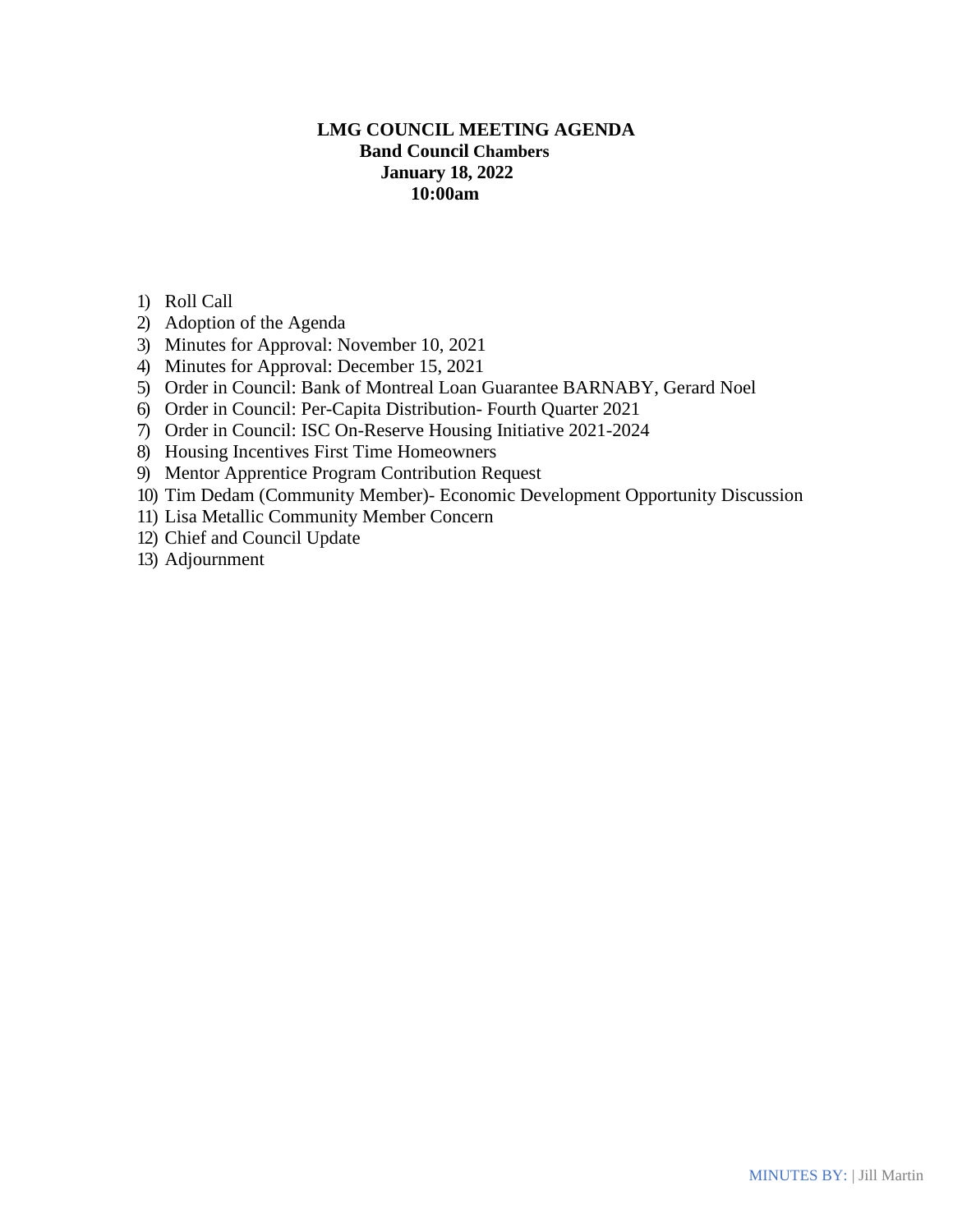# **1. Roll Call**

# **LMG COUNCIL ATTENDEES:**

Chief Darcy Gray Councillor Ali Barnaby Councillor Annette Barnaby Councillor Brian Caplin Jr. Councillor Chad Gedeon (Sick) Councillor Gordon Isaac Jr. Councillor Dr. Cathy Martin (Absent) Councillor George Martin Councillor Kevin Methot Councillor Sky Metallic Councillor Wendell Metallic Councillor Alexander Morrison Councillor Sheila Swasson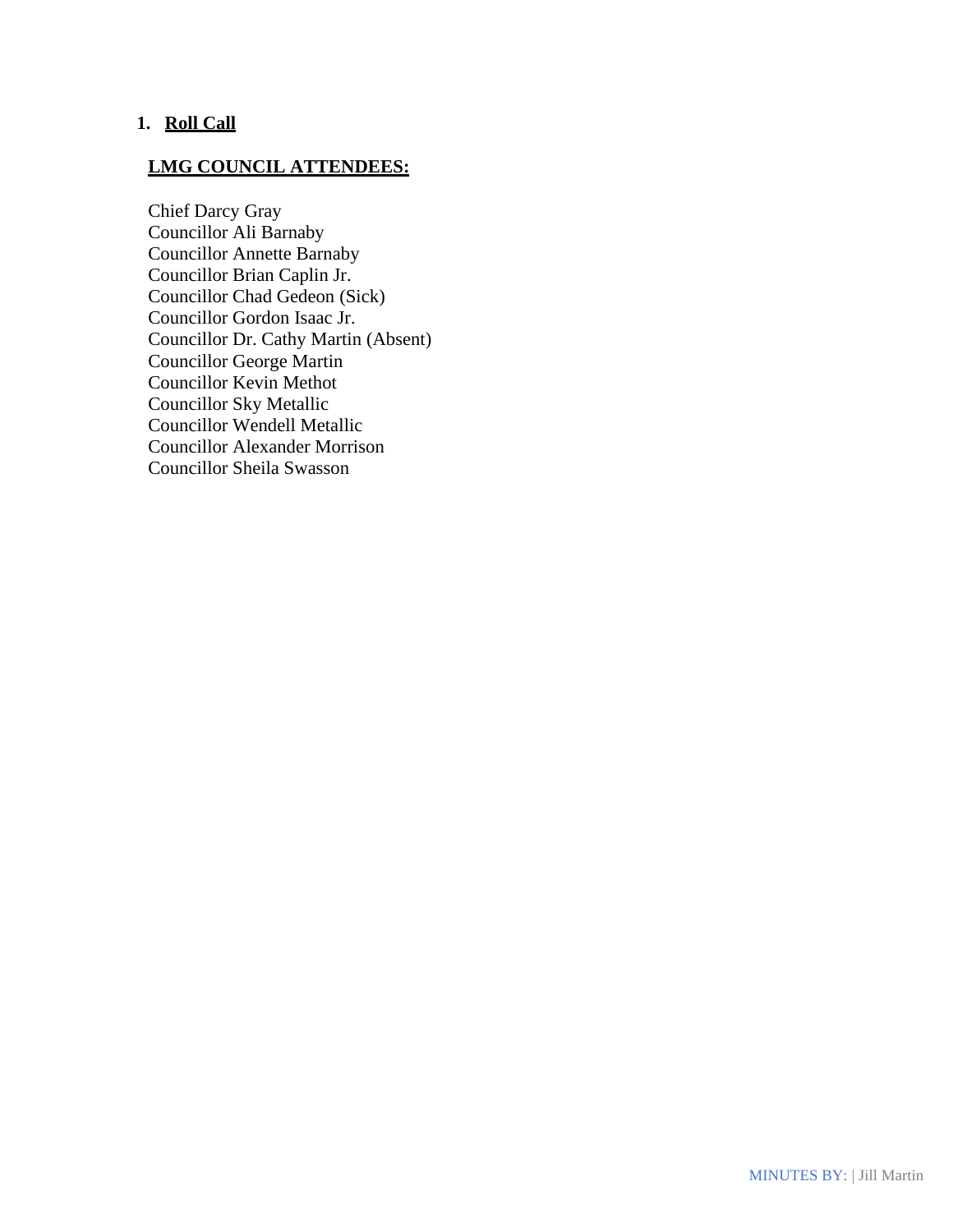## **2. Adoption of the Agenda**

Chief and Council made a motion to approve the agenda for January 18, 2022.

Moved: Councillor Annette Barnaby Second: Councillor Ali Barnaby Passed

#### **3. Minutes for Approval: November 10, 2021**

Chief and Council made a motion to approve the minutes from the November 10, 2021 meeting.

Moved: Councillor Sky Metallic Second: Councillor Annette Barnaby Passed

#### **4. Minutes for Approval: December 15, 2021**

Chief and Council made a motion to approve the minutes from the December 15, 2021 meeting.

Moved: Councillor Ali Barnaby Second: Councillor Sky Metallic Passed

#### **5. Order in Council: BMO Loan Guarantee- BARNABY, Noel Gerard**

Chief and Council made a motion to approve the Order in Council: BMO Loan Guarantee— BARNABY, Noel Gerard, for the construction of a new home.

Moved: Councillor Alexander Morrison Second: Councillor Ali Barnaby Passed

#### **6. Order in Council: Per Capita Distribution Quarter 4**

Chief and Council made a motion to approve the Order in Council: Per Capita Distribution Quarter 4.

Moved: Councillor Annette Barnaby Second: Councillor George Martin Passed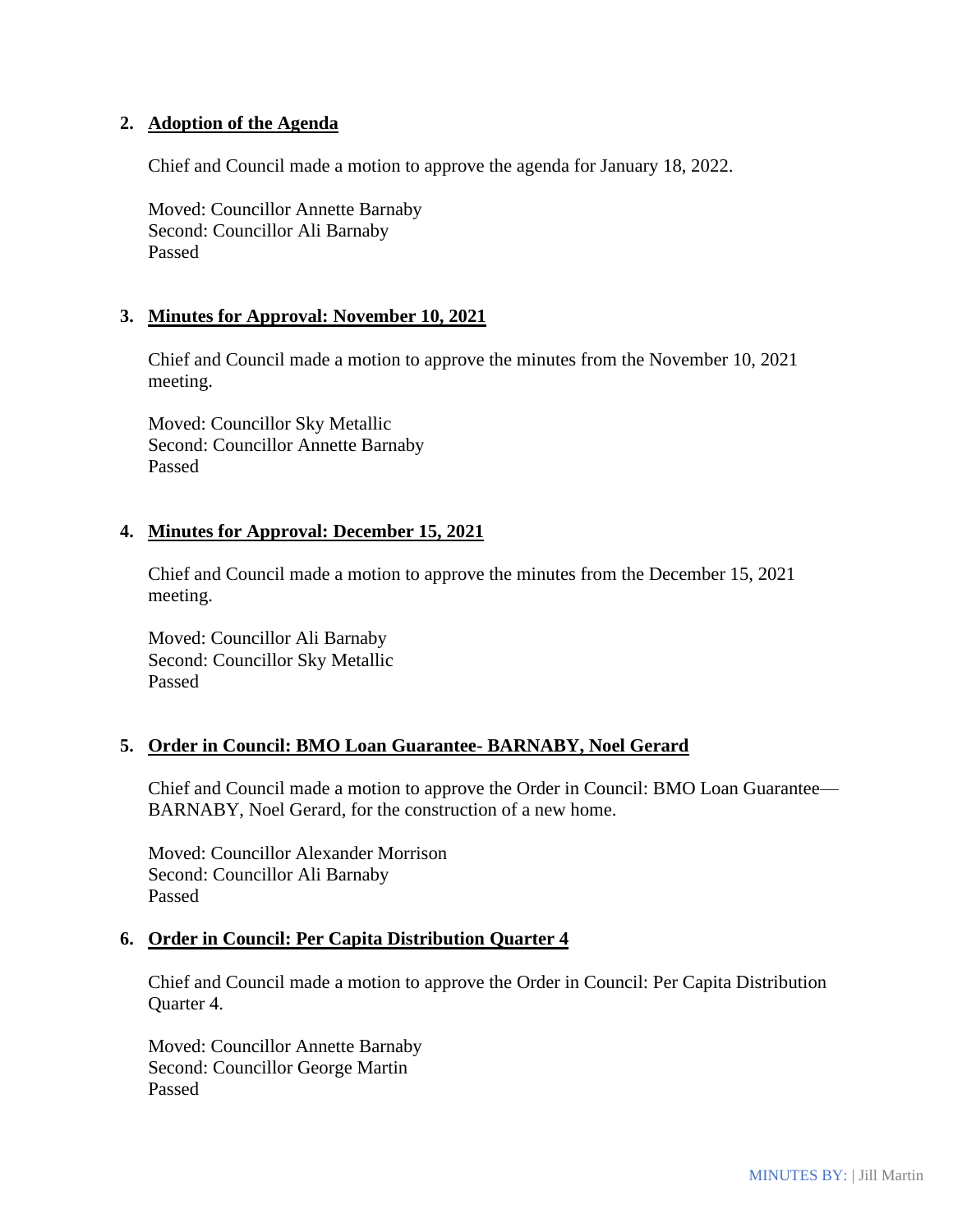## **7. Order in Council: ISC On-Reserve Housing Initiative 2021-2024**

Chief and Council made a motion to approve the Order in Council: ISC On-Reserve Housing Initiative 2021-2024 for Capital and Infrastructure to complete the application form.

Moved: Councillor Ali Barnaby Second: Councillor Wendell Metallic Passed

## **8. Housing Incentive First Time Homeowner**

Chief and Council along with the Director of Finance, David Fox and Interim Chief Executive Officer, Jeff Basque had a discussion regarding the Housing Incentive for First Time Homeowners process.

## **9. Mentor Apprentice Program (MAP) Contribution Request**

Jill Martin, Office of Chief and Council Manager, presented the Mentor Apprentice Program (MAP) and made a request of \$67,563.00 to cover the cost of some of the programming. Chief and Council made a motion to approve a request of \$67,563.00 from Own-Source-Revenue to cover some of the program expenses.

Moved: Councillor Alexander Morrison Second: Councillor Kevin Methot Passed

## **10. Tim Dedam (Community Member) Economic Development Opportunity**

Tim Dedam presented a request to Chief and Council for a Economic Development Project.

#### **11. Lisa Metallic Community Member Concern**

Lisa Metallic made a presentation to Council regarding a concern on the Dog problems in Listuguj.